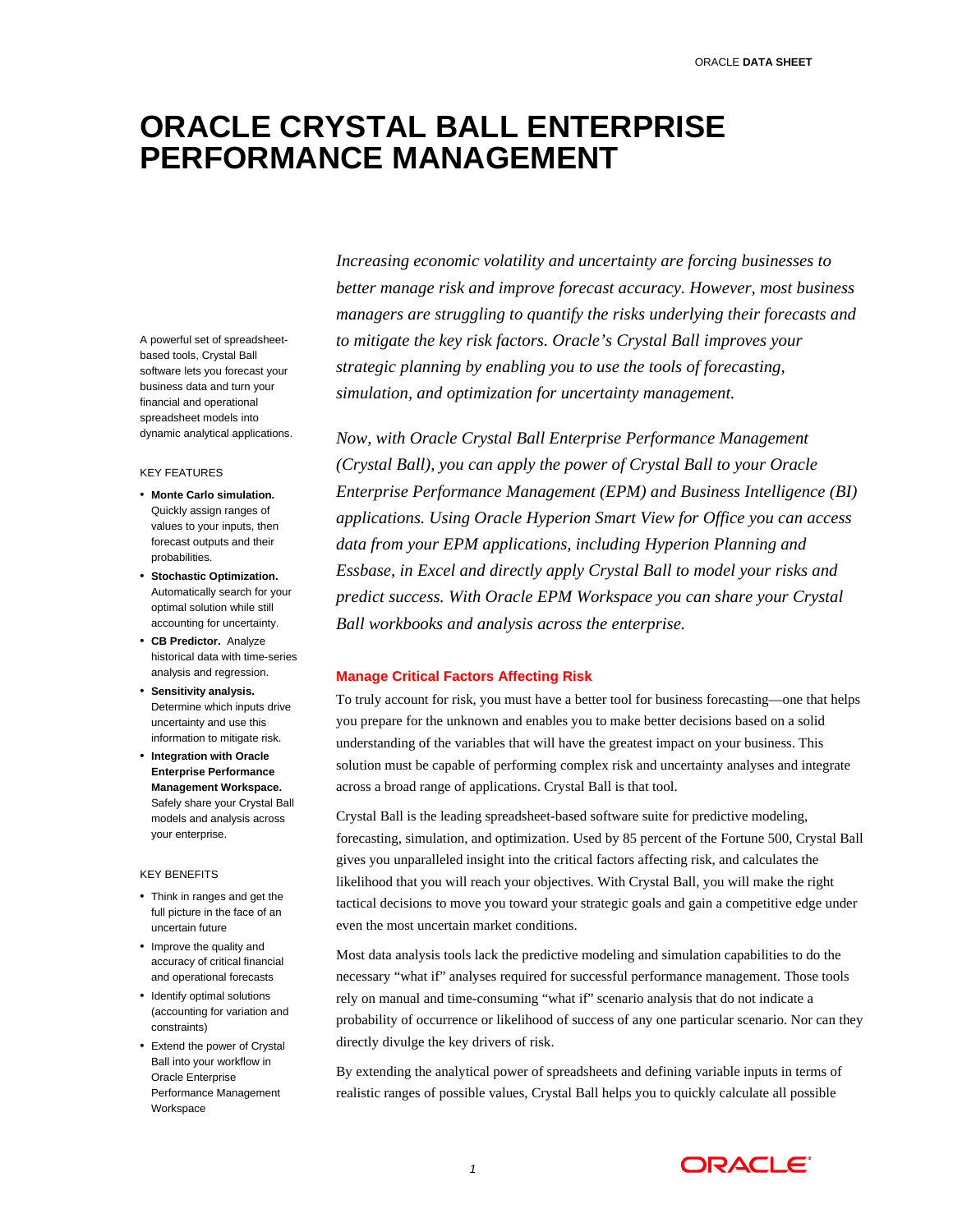• Communicate your risks. Share your findings through graphs, charts, and reports to support decisions

outcomes and record the results for analysis and reporting. And with the insights you gain from these simulations, you can pinpoint which factors are most likely to help you succeed in the near and long term.

#### **Crystal Ball Extends Oracle Enterprise Performance Management**

Oracle Enterprise Performance Management (EPM) system brings management processes under a single umbrella, connecting financial and operational decisions and activities with transactional systems to form a comprehensive management picture. EPM consists of methodologies, systems, metrics, and structures to support the management processes and provides all key stakeholders with relevant, actionable insight.

Oracle EPM System has helped customers to streamline their planning, budgeting and reporting processes and improve managing their business performance. Crystal Ball adds powerful simulation capabilities to these processes to increase the accuracy of your forecasts and to better manage the inherent risks.

# **Unleash Predictive Modeling Across The Enterprise**

The problem with most tools for simulation and risk management is that they are designed for only a handful of experts and too complex for most business users. Hence these models are difficult to share across the business and becoming obsolete in real business decision making. Through integration of Crystal Ball in Oracle EPM Workspace it placed squarly in your performance management workflow. EPM Workspace is is a zero-footprint client that allows a wide business user community to view, share and interact with critical performance management information.

Through EPM Workspcace you can create or modify your Crystal Ball models just as you would in your desktop version of Excel. You store these Crystal Ball models in a central repository that can be viewed and shared by others.

With Smart View, you can access data from a variety of Oracle EPM products, such as Essbase and Hyperion Planning, and bring that data into Microsoft Excel for further analysis. This EPM data can either be examined independently using the forecasting tools of Crystal Ball or linked into existing Crystal Ball simulation and optimization models. The results of your Crystal Ball analysis can then be sent back to the EPM application, thus completing the forecasting and analysis cycle.

#### **Enhance Hyperion Planning With Crystal Ball**

Crystal Ball is a great extension for your Hyperion Planning models. For example, you can apply Crystal Ball to historic sales data and create future sales predictions by analyzing the levels, trends and cycles within your data through time-series forecasting and regression methods.

These predictions can feed into probability distributions in financial models, which can be simulated and optimized to increase the probability of making your forecasts and reduce the potentials risks in planning assumptions. Post-analysis of the forecast results can be saved back into your Planning model as scenarios and forecasts. The result is a more accurate forecast that you can be confident of achieving.